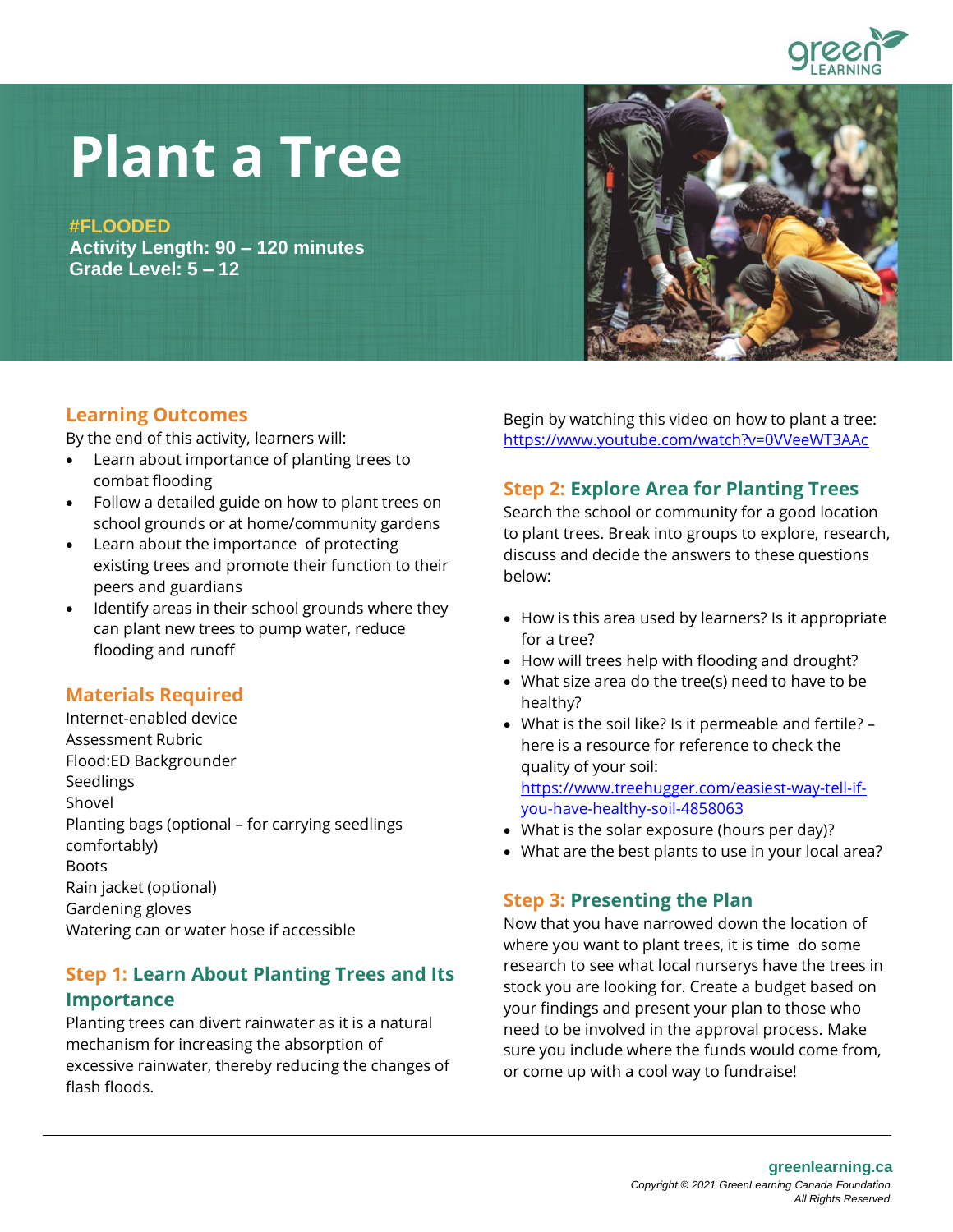

# **Step 4: Preparing Area and Planting!**

Begin by reviewing the following resource to help you get prepared for planting trees: https://treecanada.ca/resources/tree-planting-guide/

Now that you have an overview, it's time to get to work!

- Create islands of green which will be the areas you have chosen for groupings or groves of trees and shrubs.
- Make sure you don't block access routes for maintenance vehicles.
- Be sure to locate trees at least 7 meters from buildings.
- Work to the volunteer capacity you have to plant and maintain the trees.(this sounds like an awkward sentence)
- Where possible use native species of trees that tolerate local conditions.

Remember to watch this video on tree planting: https://www.youtube.com/watch?v=0VVeeWT3AAc

On your identified planting day make sure you have all the health and safetry measures in place and get to work! Make sure to take photos during the process and share it with us along with your Challenge submission!

### **Step 5: Estimating Impact of Trees Planted**

Once you have planned how many trees you can plant on your school, continue on to estimate how much rainwater can be diverted with the help of these trees planted!

Find the resource below to complete this analysis:

- https://mytree.itreetools.org/#/
- Notes on how to use this tool: define the tree you are planning to plant and check the amount under "Storm Water Runoff Avoided".

An additional benefit of planting trees is absorption of  $CO<sub>2</sub>$  from the atmosphere, thereby helping reduce the effects of climate change. Find out how much  $CO<sub>2</sub>$ is offset by the trees you have planted using the tools listed below:

- $CO<sub>2</sub>$  absorbed by one tree, here are a few resources:
	- o <https://mytree.itreetools.org/#/>
	- o [https://www.ecomatcher.com/how-to](https://www.ecomatcher.com/how-to-calculate-co2-sequestration/)[calculate-co2-sequestration/](https://www.ecomatcher.com/how-to-calculate-co2-sequestration/)
- Calculate the total amount of  $CO<sub>2</sub>$  absorbed:
	- $\circ$  CO<sub>2</sub> absorbed by one tree x number of trees planted

#### **Step 6: Permissions and Safety**

When planning to plant trees, be sure to include all the school and community stakeholders – principal, caretaker, learners, educators, guardians, neighbours and facilities staff – in envisioning new opportunities for tree planting on the school grounds. Get buy-ins for the project and to establish a culture of stewardship to care for the trees – watering, weeding and mulching.

### **Need Extra Support?**

There are a number of ways that you can gather extra support or find free options for your project:

- Approach your maintenance or facilities staff for tools and resources they already have. Not only will they have lots of great advice they may have the materials and tools that you will need.
- Approach your guardians, faculty and community for donations of plants, soil, compost or materials.
- Contact local business for donations of materials that you will need.
- Contact other local organizations orgroups likfe conservation authorities, environmental groups, and your municipality for support.
- Hold a native plan sale with plant donations from the community or an outdoor BBQ to raise funds for your efforts.
- Create a fun work day and recruit guardians for help installing and supporting the effort.